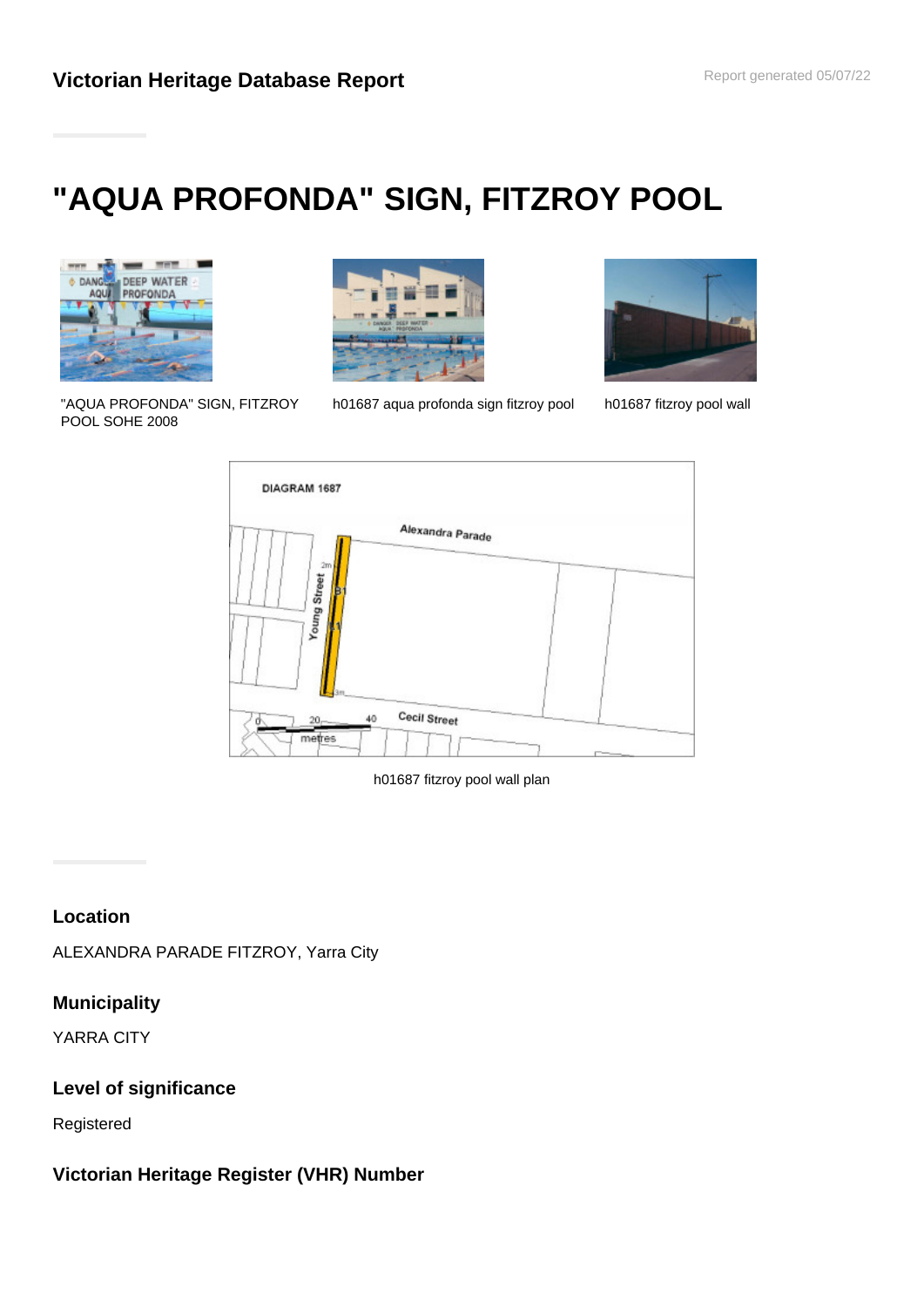#### H1687

## **Heritage Overlay Numbers**

HO355

## **VHR Registration**

July 8, 2004

## **Heritage Listing**

Victorian Heritage Register

**Statement of Significance**

#### Last updated on - February 24, 2004

#### What is significant?

The Fitzroy Baths opened in 1908 with a men's pool described as the largest in Victoria measuring 175 ft by 80 ft and, separated by a wall, a women's pool measuring 76 ft by 30 ft. The Baths were Monier reinforced concrete structures designed and built under the supervision of Sir John Monash. Although the pools have been altered, they retain their original configuration with what was originally the women's pool now used as the children's pool. At the deep end of the main pool the words 'DANGER DEEP WATER' and underneath 'AQUA PROFONDA' are painted in black on the brick wall which runs along Young Street.

The sign was painted c. 1953-54 at the initiative of the pool manager, James Murphy, who was constantly rescuing migrant children from the deep end of the pool. Mr Murphy asked an Italian friend what the words for "deep water" were in Italian and had them painted at the deep end. "Aqua" is actually a misspelling of the Italian word: the correct spelling is "acqua" ("aqua" is the Latin spelling).

#### How is it significant?

The 'Aqua Profonda' sign is of social and historical significance to the State of Victoria.

#### Why is it significant?

The sign has social significance as a highly valued feature of inner Melbourne. The sign achieved iconic status through its appearance in the 1977 Helen Garner novel Monkey Grip and the subsequent film where the 'Aqua Profonda' sign served as a metaphor for the tempestuous relationship of the main protagonists. The importance of the sign and the pool to a wide community became evident during the highly successful Save Our Pool campaign of 1994-95 when the pool was threatened with closure by the City of Yarra commissioners. This campaign is often cited by writers and academics as a case study for successful grassroots campaigns.

The sign has historical significance for its associations with the post-war migration program which had such a profound impact on the Victorian community. The sign is indicative of the changing demographics of post-World War Two inner Melbourne when migrants replaced a segment of the population who moved to the outer suburbs. The sign demonstrates one way in which migrants were becoming accepted as part of the community and as such is a rare tangible example of a public acknowledgement of the cultural impact of the mass migration program. The sign is symbolic of the pool as a place where the diverse population of inner Melbourne could mingle on equal terms.

### **Permit Exemptions**

<span class="c1">General Conditions: 1. All exempted alterations are to be planned and carried out in a manner which prevents damage to the fabric of the registered place or object.</span> <span class="c1">General Conditions: 2. Should it become apparent during further inspection or the carrying out of works that original or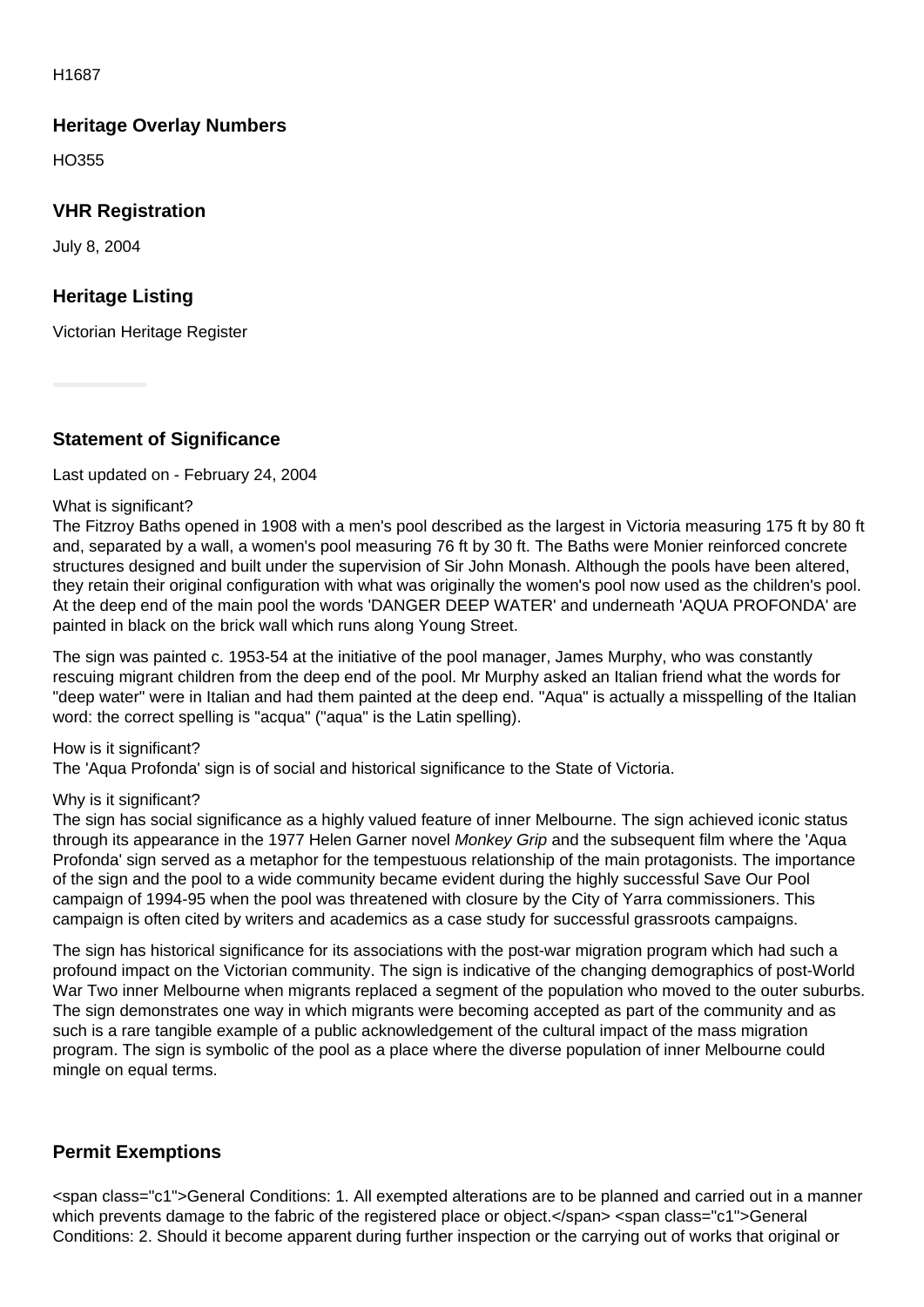previously hidden or inaccessible details of the place or object are revealed which relate to the significance of the place or object, then the exemption covering such works shall cease and the Executive Director shall be notified as soon as possible. Note: All archaeological places have the potential to contain significant sub-surface artefacts and other remains. In most cases it will be necessary to obtain approval from Heritage Victoria before the undertaking any works that have a significant sub-surface component.</span> <span class="c1">General Conditions: 3. If there is a conservation policy and plan approved by the Executive Director, all works shall be in accordance with it. Note: The existence of a Conservation Management Plan or a Heritage Action Plan endorsed by Heritage Victoria provides guidance for the management of the heritage values associated with the site. It may not be necessary to obtain a heritage permit for certain works specified in the management plan.</span> <span class="c1">General Conditions: 4. Nothing in this declaration prevents the Executive Director from amending or rescinding all or any of the permit exemptions.</span> <span class="c1">General Conditions: 5. Nothing in this declaration exempts owners or their agents from the responsibility to seek relevant planning or building permits from the responsible authorities where applicable.</span> <span class="c1">Minor Works : Note: Any Minor Works that in the opinion of the Executive Director will not adversely affect the heritage significance of the place may be exempt from the permit requirements of the Heritage Act. A person proposing to undertake minor works may submit a proposal to the Executive Director. If the Executive Director is satisfied that the proposed works will not adversely affect the heritage values of the site, the applicant may be exempted from the requirement to obtain a heritage permit. If an applicant is uncertain whether a heritage permit is required, it is recommended that the permits co-ordinator be contacted.  $\langle$ br  $/$ >  $\langle$ br  $/$ > \* Minor works and maintenance to the Young Street side of the wall and to the pool side of the wall which is further than 1500 mm away from the sign.</span>

| Construction dates                        | 1908.                               |  |
|-------------------------------------------|-------------------------------------|--|
| Heritage Act Categories Registered place, |                                     |  |
| <b>Other Names</b>                        | ACQUA PROFONDA SIGN, FITZROY BATHS, |  |
| <b>Hermes Number</b>                      | 4742                                |  |
| <b>Property Number</b>                    |                                     |  |

#### **History**

<p class="c1">Contextual History:</p> <p class="c1">Fitzroy's slum reputation was accompanied by the decline in the shopping areas as central Melbourne (Bourke Street) grew stronger and modern strips were built in newer suburbs.</p> <p class="c1">When the Housing Commission built modern estates in outer suburbs in the postwar years some of Fitzroy's population took advantage of the new houses. Their places were often taken by postwar immigrants. By 1954 about 12% of Fitzroy's population was Italian-born; in 1966 33% were Italian or Greekborn, and Australian-born had fallen from two-thirds to one-half. The Italian-born and the population with an Irish background constituted a strong Catholic body. Within ten years, however, the numbers of Italian-born and Greek-born residents had halved and within another ten years they had halved again. $\langle p \rangle \langle p \rangle$ class="c1">Between 1947 and 1991 Fitzroy's population fell by 44%, to 17,885. The non-Australian born component, however, moved from 42% in 1947, to a high of 49% in 1966 and back to 40% in 1976 and 1986. The ethnic composition moved from noticeably Italian/Greek to a wider range, with nearly 9% from Asia.</p> <p class="c1">History of place:<br />
The Fitzroy Pool was opened on 21 October 1908 with a "men's basin" measuring 175 ft by 80 ft and a "women's basin" measuring 76 ft by 30 ft. The pool played an important role in a crowded inner city area with a high proportion of low income residents.</p> <p class="c1">The Aqua Profonda sign was painted on the brick fence sometime in the 1950s. Italian Historical Society Curator Lorenzo Iozzi rmembers the sign from his childhood in c.1958 (e-mail from Laura Mecca, Manager IHS). So far, research has not been successful in finding a date. Sources checked: Fitzroy Library Local History Collection, La Trobe Library, Italian Historical Society (phone discussion with Manager Laura Mecca), Fitzroy Council Minutes, PRO (c.1950-58 were checked but these are not indexed so perhaps a more detailed examination would find further information. There was a reference in March 1955 to the possibility of erecting a sign in Italian at a playground)). The word "aqua" is the Latin spelling for water while "profonda" is Italian for deep. According to the manager of the Italian Historical Society, Laura Mecca, "aqua" is probably a misspelling of "acqua" which she said is a